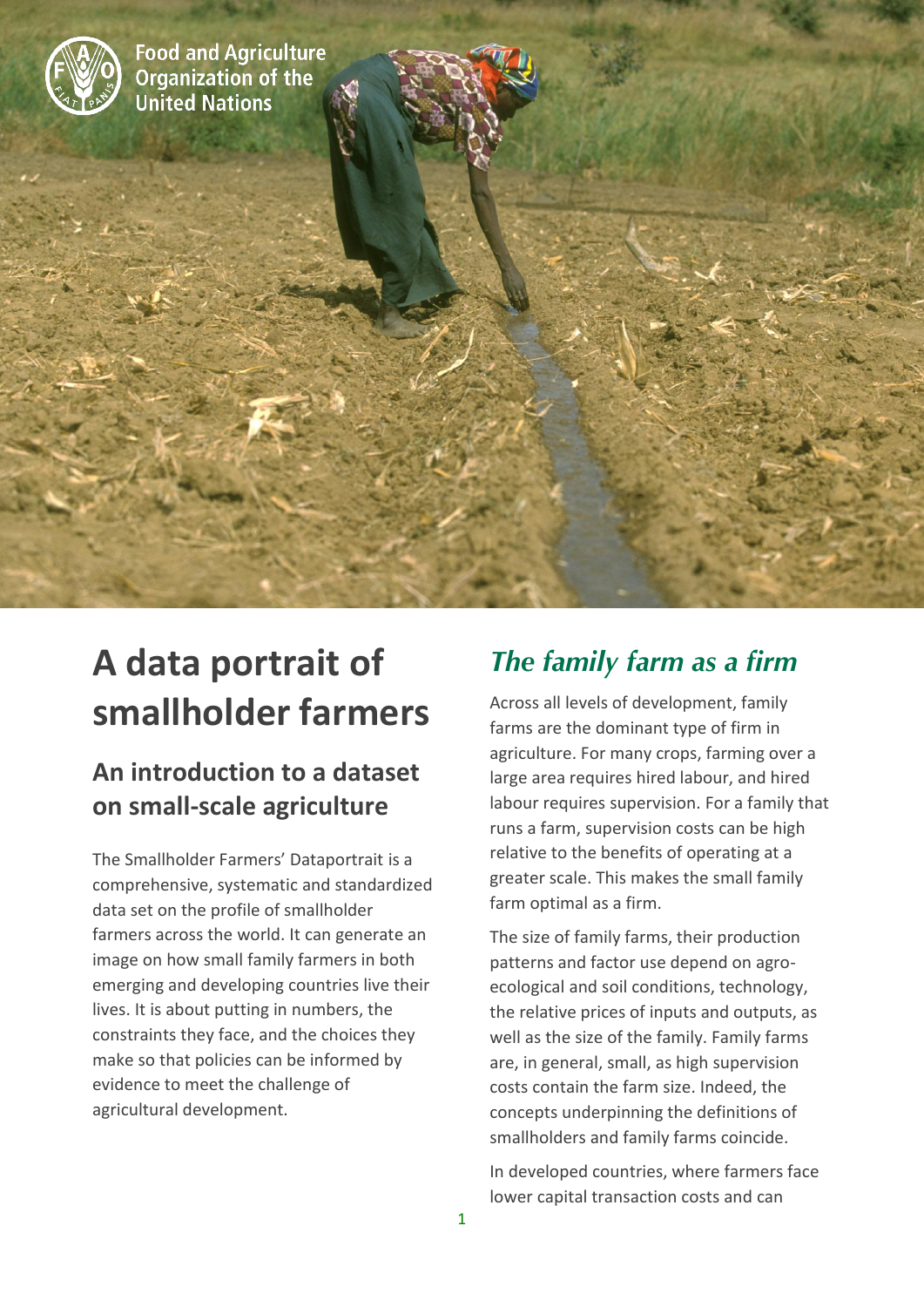spread capital over large areas, some family farms can be relatively large. In developing countries, families farm small plots of land: they face low transaction costs in labour, engage more workers per hectare, who being family, are motivated to work. This gives them a productivity advantage over larger farms. In some regions, such as Latin America and East Europe, family farms coexist with large corporate farms.

# *Today's smallholder farm unwrapped*

The success of the Green Revolution in Asia put small family farms, or smallholders, firmly on the development agenda. Productivity growth in smallholder farms contributes towards growth not only by reducing the price of staple food, but also by increasing the demand for labour in rural areas, generating jobs for the poor and raising the unskilled labour wage rate.

However, in today's modern markets, smallholder farmers must overcome considerable constraints. Sales through sophisticated channels, such as supermarkets, require greater managerial skills and an ability to provide continuity of supply and meet food safety, certification and quality requirements. Agricultural research is becoming increasingly private, focusing on technologies which are knowledge intensive, being developed for larger, commercial farms. This renders technology adoption by small farmers difficult. Smallholder farms face considerable difficulties in accessing credit, as banks are often reluctant to lend due to poor collateral and lack of information. These market failures potentially offset any advantage small farmers may have in productivity.

## *Smallholder farms and development from one region to another*

The differences in family farms between countries are significant. Equally significant are the differences in the stages of structural transformation across regions. Africa has been bypassed by the Green Revolution and a share of its people experience extreme poverty and hunger. Paradoxically, Africa has been urbanizing fast, but labour productivity in agriculture is low and farm sizes decline. The development agenda highlights the need to stimulate labour productivity in smallholder farms through technical change and promote market participation.

Latin America is now urbanized and in many countries smallholder farms coexist with larger commercial farming enterprises. Within the family farm sector, the inequality is pronounced, in spite past land reform policies. Extra efforts may be needed not to bypass or squeeze out smallholder farmers. Some policy prescriptions for growth incline towards increasing smallholder competitiveness, or expanding their asset base through further redistributive interventions. Other measures focus on longer run solutions, and tend to favour enhancing human capital and managing rural poverty through cash transfers.

Asia offers many positive lessons on agricultural development but rural poverty remains a problem. In spite of agricultural productivity increases and the fast-growing industrial sector, many Asian countries have undergone a structural transformation characterized by a slow rate of urbanization. Although farmers close to urban centres are becoming increasingly commercial due to strong demand by consumers – who are rapidly diversifying and enriching their diets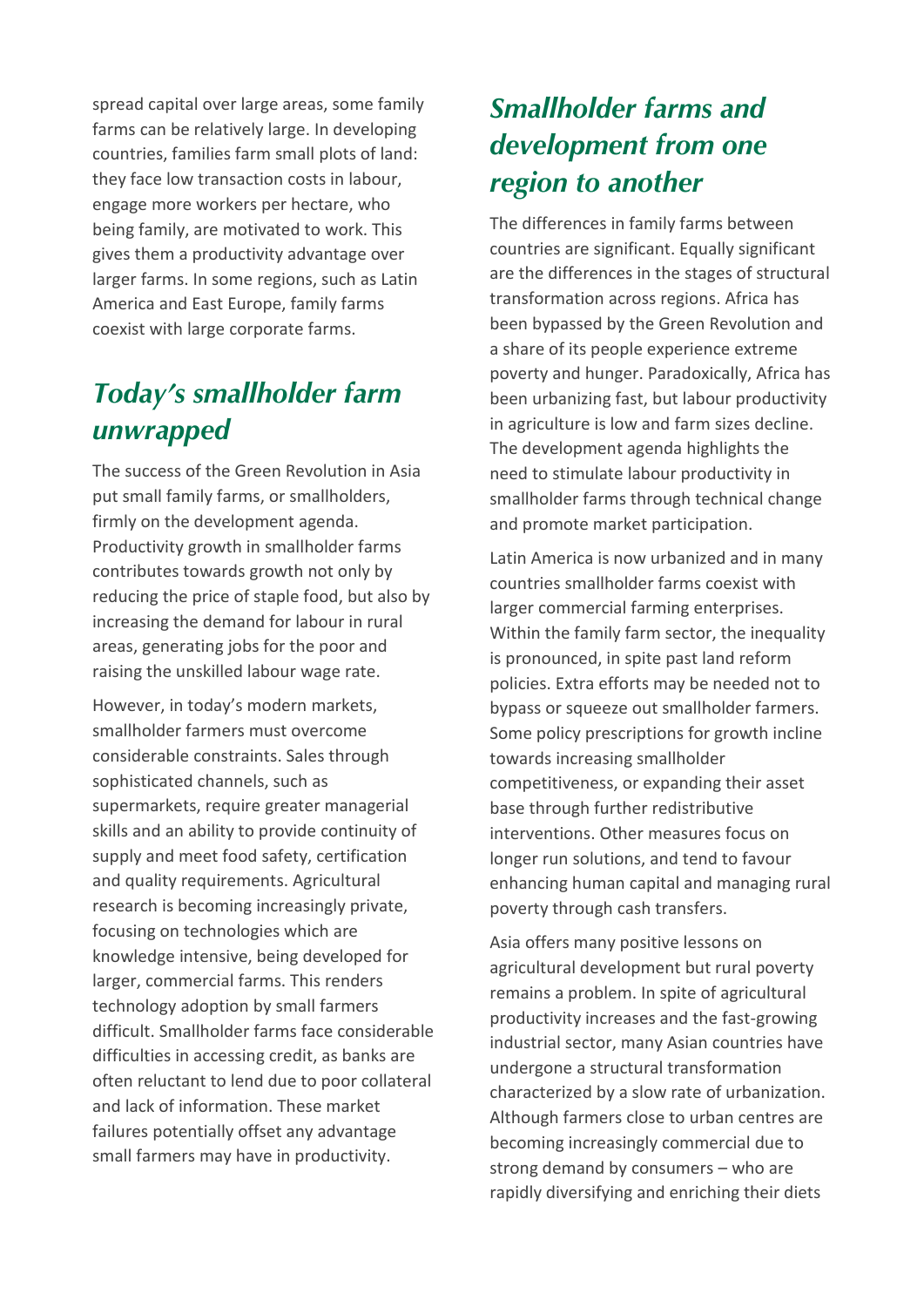– more and more smallholder farmers are cut off from modern supply chains. Rural population growth, in conjunction with slow urbanization, also means that policy makers should pay attention to the rural non-farm sector through the creation of a large number of jobs outside agriculture.

#### *The need for information*

Across the development policy fora, there is no clear consensus on the likely future direction of small family farm agriculture. Smallholders are the centre of interest by many, but opinions differ on where it is best for them to be in the future. The focus on the importance of structural transformation is weak.

This lack of focus is strongly reflected on the availability of information on small-scale agriculture. In spite of the wealth of data, in the form of censuses and household surveys, a comprehensive, systematic and standardized data set on the profile of smallholder farmers across the world has still to be developed. There is need to know, how much and what food is produced by smallholder farmers, how much of their income is generated by farming, how much produce they sell, which is their asset base and much more.

Such information will generate an array of benefits: first, it will underline the strengths but also the weaknesses of small-scale family agriculture in many countries, highlighting its linkages with the rural and wider economies and help assess the potential for development; second, it will uncover the main constraints to agricultural development and underscore their importance across countries and regions; third, it will provide valuable insights for the formulation of policy options at national,

regional and global levels; and, fourth, it will serve as a platform for advocacy for the role of smallholder farms in growth, emphasizing the fact that their evolution is both the cause and the effect of development.

This note introduces a systematic data set for smallholders covering many countries across the world, both developing and emerging. The dataset – being developed in FAO – estimates the number of smallholders and with eight concise indicator groups draws a portrait of smallholder agriculture. In other words, the data 'take stock' of smallholder farmers across countries, identify their characteristics in terms of production, technologies, capital assets, access to markets, contribution to rural income, well being, food security and poverty, and, to some extent, highlight the effects of policies and programmes.

#### *Who and how many*

There is no unique and unambiguous definition of a smallholder. Often scale, measured in terms of farm size is used to classify farmers. Often, households with less than a threshold land size may be characterized as smallholder. For example, smallholders are often those who farm less than a threshold size of 2 hectares. However, across countries, the distribution of farm sizes depends on a number of agroecological and demographic conditions and economic and technological factors.

An effort to identify smallholders and vary the threshold size from one country to another, thus taking into consideration agroclimatic conditions was made for a limited number of countries by FAO.<sup>1</sup> The *Data* 

**.** 

 $<sup>1</sup>$  FAO (2010). Policies and institutions to support</sup> smallholder agriculture. Committee on Agriculture, 22<sup>nd</sup> Session, 2010.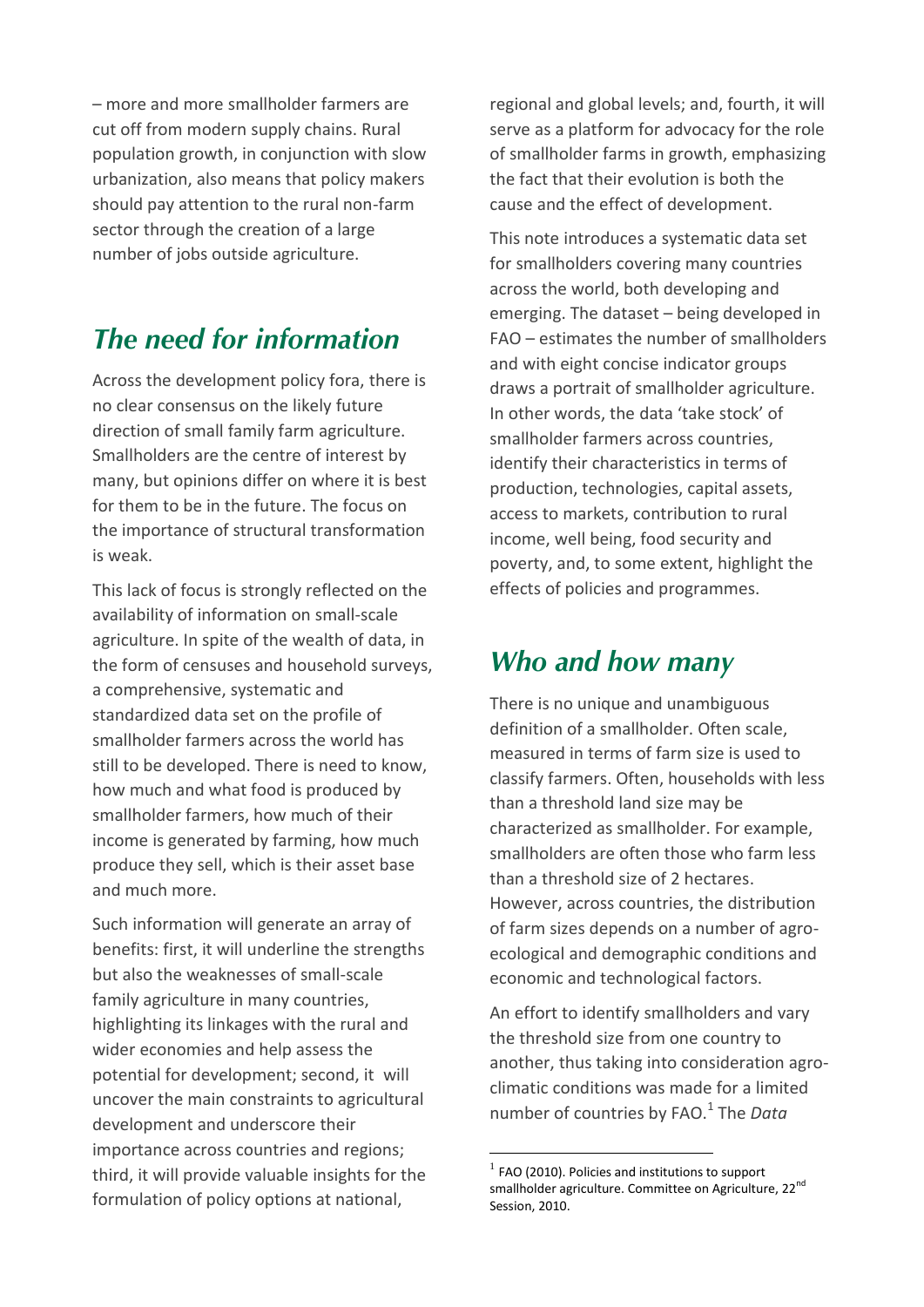*Portrait for Smallholder Farmers* does utilize thresholds that take into consideration country-specific factors. The middle-sized farm is one such threshold.<sup>2</sup> It is determined by the hectare weighted median and is calculated by ordering farms from smallest to largest and choosing the farm size at the middle hectare as the threshold to choose smallholders and non smallholders in each country.

This threshold for smallholder farms and the indicators, are estimated utilizing household surveys, such as the FAO Rural Income Generating Activities database and the Living Standards Measurement Surveys, in combination with agricultural censuses and other information.

## *The Data Portrait*

The *Smallholder Farmers' Data Portrait* has a number of attributes. First, it is being developed t be as 'global' as possible. Second, it provides a clear picture of smallholder agriculture, bringing out its strengths and weaknesses: Scale, productivity, technology, commercialization and well-being. Third, it is designed in such a way as to reveal differences between countries and regions in terms of structural transformation; and fourth, it includes policies and programmes to any extent possible.

About 30 indicators are adequate to draw a clear portrait of smallholder agriculture. Table 1 shows these indicators, organized in 8 groups, which through the data, depict the main characteristics of smallholders. General indicators, such as the average smallholding size and the number of smallholders, provide an overall idea about farm structure in each

 $\overline{a}$ 

country. Production indicators take into account food and non food commodities, as well as productivity. Income and pluriactivity indicators show how income is generated on- and off-farm and assess whether smallholder farm households are classified as poor or non poor. They also underscore the importance of farm and nonagricultural activities.

Data on labour highlight the importance of family farm as a firm, but also that of the rural economy in supporting livelihoods, by illustrating both the demand and the supply of rural labour. Capital and inputs reflect the base of productive capital of smallholder farms, together with irrigation investments and mechanization. Innovation and technology are covered by data on the use of improved seeds, which reflects the adoption of technology, together with the use of extension services.

Access to output and input markets describe the extent of commercialization of small farms. Information on the access to credit also provides a pointer for investment. Transport and communication infrastructure are also portrayed. The inclusion of policies and programmes in the data portrait, when available, can support the assessment of their effectiveness. Demographic indicators also introduce gender and youth dimensions in underpinning both food security, but also investment.

 $^2$  Key, N. and M. Roberts (2007). Measures of trends in farm size tell differing stories. Amberwaves, November.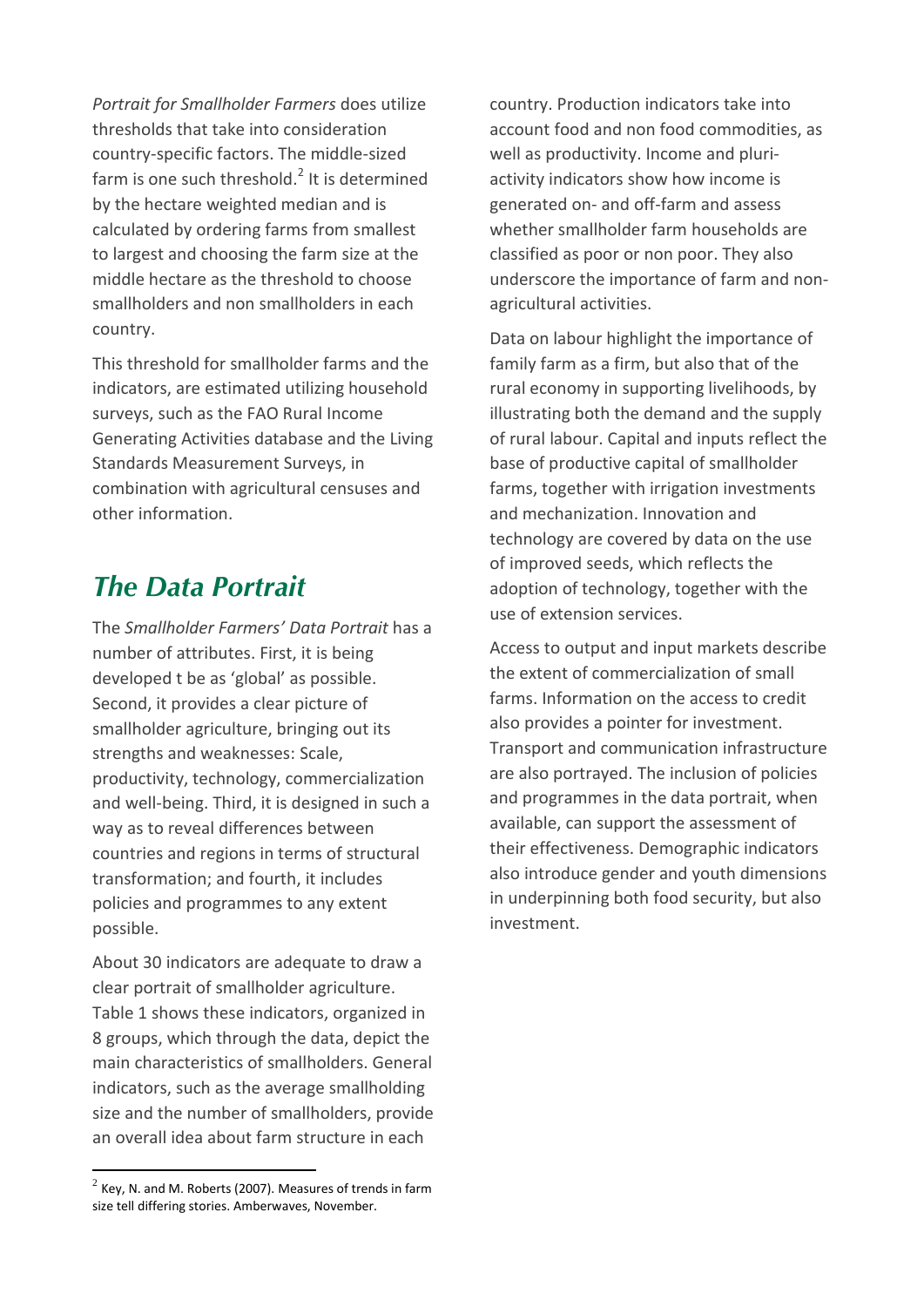## **Table 1 – Indicators of the smallholder farmers' data portrait**

|                | <b>Indicator group</b>                |                                                                       | <b>Indicators</b>                                         |                                                                        |                                                                                  |
|----------------|---------------------------------------|-----------------------------------------------------------------------|-----------------------------------------------------------|------------------------------------------------------------------------|----------------------------------------------------------------------------------|
| $\mathbf{1}$   | <b>Farm size</b>                      | Average<br>(hectares)                                                 | Minimum, Maximum<br>(hectares)                            | Number of holdings                                                     |                                                                                  |
| $\overline{2}$ | <b>Production</b>                     | Value of crop<br>production<br>(constant 2009 Int.\$)                 | Value of food produced<br>(constant 2009 Int.\$)          | Value of food production<br>per hectare<br>(constant 2009 Int.\$)      | Value of food production<br>per working day<br>(constant 2009 Int.\$)            |
| $\overline{3}$ | Income, pluri-activity<br>and poverty | Household income<br>$(constant 2009 Int.\$ 5)                         | Shares of income<br>from different sources                | Poverty headcount                                                      |                                                                                  |
| 4              | Labour                                | Family labour days<br>supplied on-farm over<br>a day<br>(person days) | Hired labour days supplied<br>over a day<br>(person days) | Family labour days<br>supplied off-farm over a<br>day<br>(person days) |                                                                                  |
| 5              | <b>Capital and inputs</b>             | Livestock<br>(in Tropical Livestock<br>UnitsTLU)                      | % of households using<br>motorized equipment              | Irrigation<br>(% of land)                                              | Fertilizer and Seeds per<br>hectare<br>(in kg and in constant 2009<br>$int.$ \$) |
| 6              | <b>Innovation and</b><br>technology   | % of improved to total<br>seeds                                       | % of households using<br>improved seeds                   | % of households recipient<br>of extension services                     | % of household owning a<br>telephone                                             |
| $\overline{7}$ | <b>Access to markets</b>              | % of agricultural<br>production sold                                  | % of expenditure for inputs on<br>value of production     | Credit and credit<br>programmes<br>(no. of beneficiary<br>households)  | Distance of household from<br>road<br>(in km)                                    |
| 8              | <b>Demographics</b>                   | Years of education of<br>the household head                           | Household size                                            |                                                                        |                                                                                  |